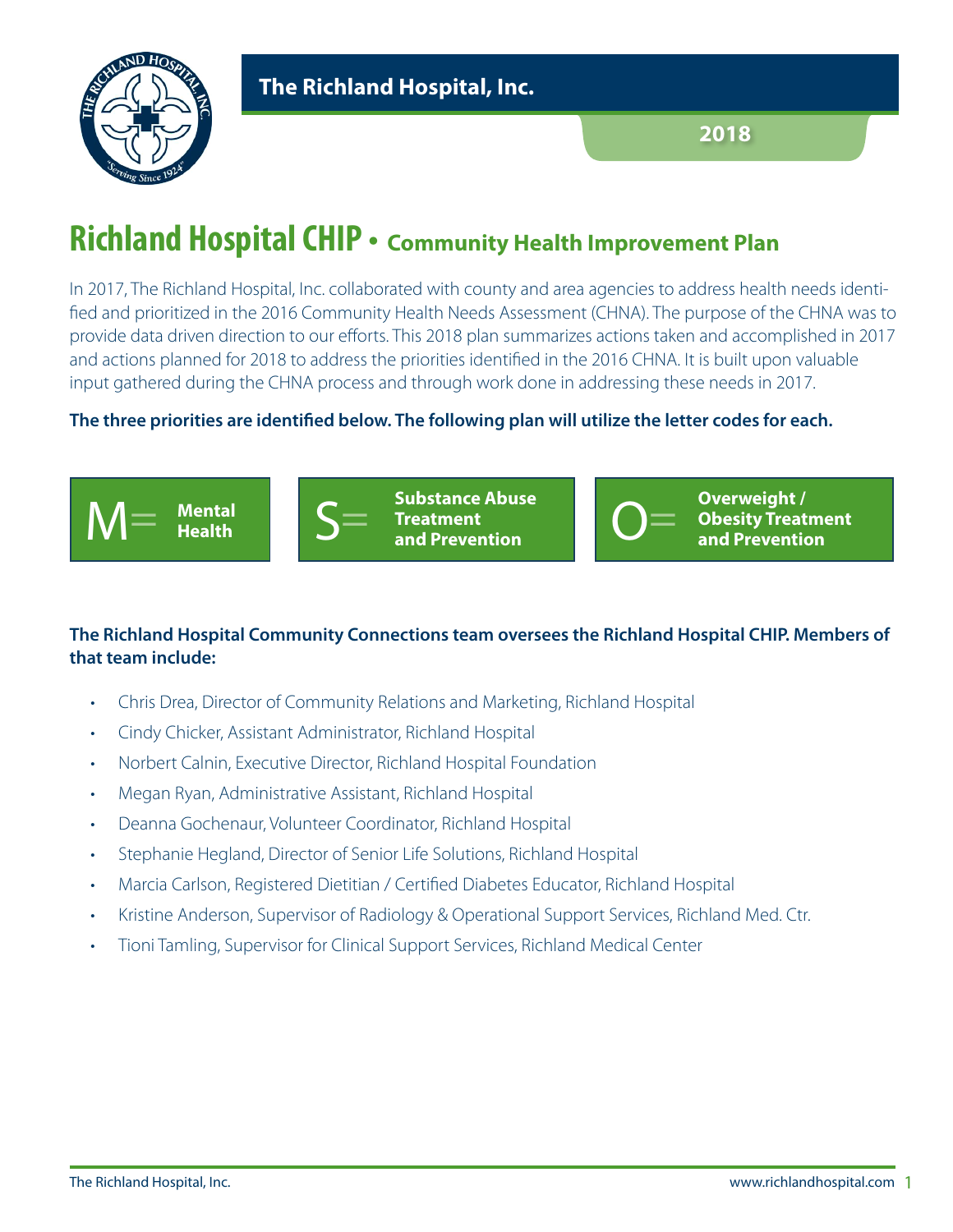M

#### **1. Increase the number of mental health providers in Richland County by 2019.**

- According to the **2016 County Health Rankings**, Richland County has less than half the mental health providers per capita than the statewide average.
- oRichland County is a Federally Designated Mental Health Professional Shortage Area (HPSA) according to the Wisconsin Department of Health Services Division of Public Health Wisconsin Primary Care Office. HPSAs have significant shortages of psychiatrists, a significant percentage of the population below poverty, and a lack of mental health resources in the surrounding area.

|                         | M1a = Grow the Senior Life Solutions (SLS) program                                                                                                                                                                                                                                                                                                                                                                                                                                                                                                                                     |
|-------------------------|----------------------------------------------------------------------------------------------------------------------------------------------------------------------------------------------------------------------------------------------------------------------------------------------------------------------------------------------------------------------------------------------------------------------------------------------------------------------------------------------------------------------------------------------------------------------------------------|
| Goal                    | 2017 – To grow the program to provide maximum access for the track in place.<br>Accomplished.<br>2018 – Support the argument that there is a need to add a track and expand<br>the program.<br>2019 – Grow the program to capacity for the second track.                                                                                                                                                                                                                                                                                                                               |
| <b>Measures</b>         | The number of people participating in the program and the number of staff needed<br>to provide that care.<br>• 2017: The first track is at maximum capacity of patients with a waiting list.<br>Senior Life Solutions began seeing patients. Four people made up the initial SLS<br>mental health team: A psychiatrist, a licensed social worker, a registered nurse,<br>and a patient coordinator.<br>2018: A new track being planned to begin in mid-2018<br>$\bullet$                                                                                                               |
| <b>Description</b>      | The Richland Hospital's Senior Life Solutions program is an intensive outpatient group<br>counseling program that is designed to meet the unique needs of individuals over<br>the age of 65 struggling with depression and anxiety often related to aging. After<br>growing the program to the maximum number of patients for the existing mental<br>health team, the Richland Hospital's goal is to support the need for additional staff.<br>This will bring increase the number of mental health providers in our area and it will<br>improve access to this mental health service. |
| <b>Health Coalition</b> | M1b = Support the Southwestern Wisconsin Community Action Program (SWCAP) Mental                                                                                                                                                                                                                                                                                                                                                                                                                                                                                                       |
| <b>Goal</b>             | The Richland Hospital will work with Richland Medical Center to be part of the region-<br>al coalition that will be developing implementation plans with the ultimate outcome<br>of a regional improvement in behavioral health, improved physical health among<br>those with behavioral health conditions, and improved prevention and healthcare<br>resources.                                                                                                                                                                                                                       |
| <b>Measure</b>          | Richland Hospital to work with Richland Medical Center to have representation on<br>the coalition.<br>2017: A Richland Hospital representative sits on the SWCAP Mental Health<br>$\bullet$<br>Coalition board.<br>2017: Richland Hospital representatives are working with SWCAP and Richland<br>County Children and Family Advisory Council to support local efforts to bring a<br>NAMI (National Alliance on Mental Illness) Support Group to Richland County.                                                                                                                      |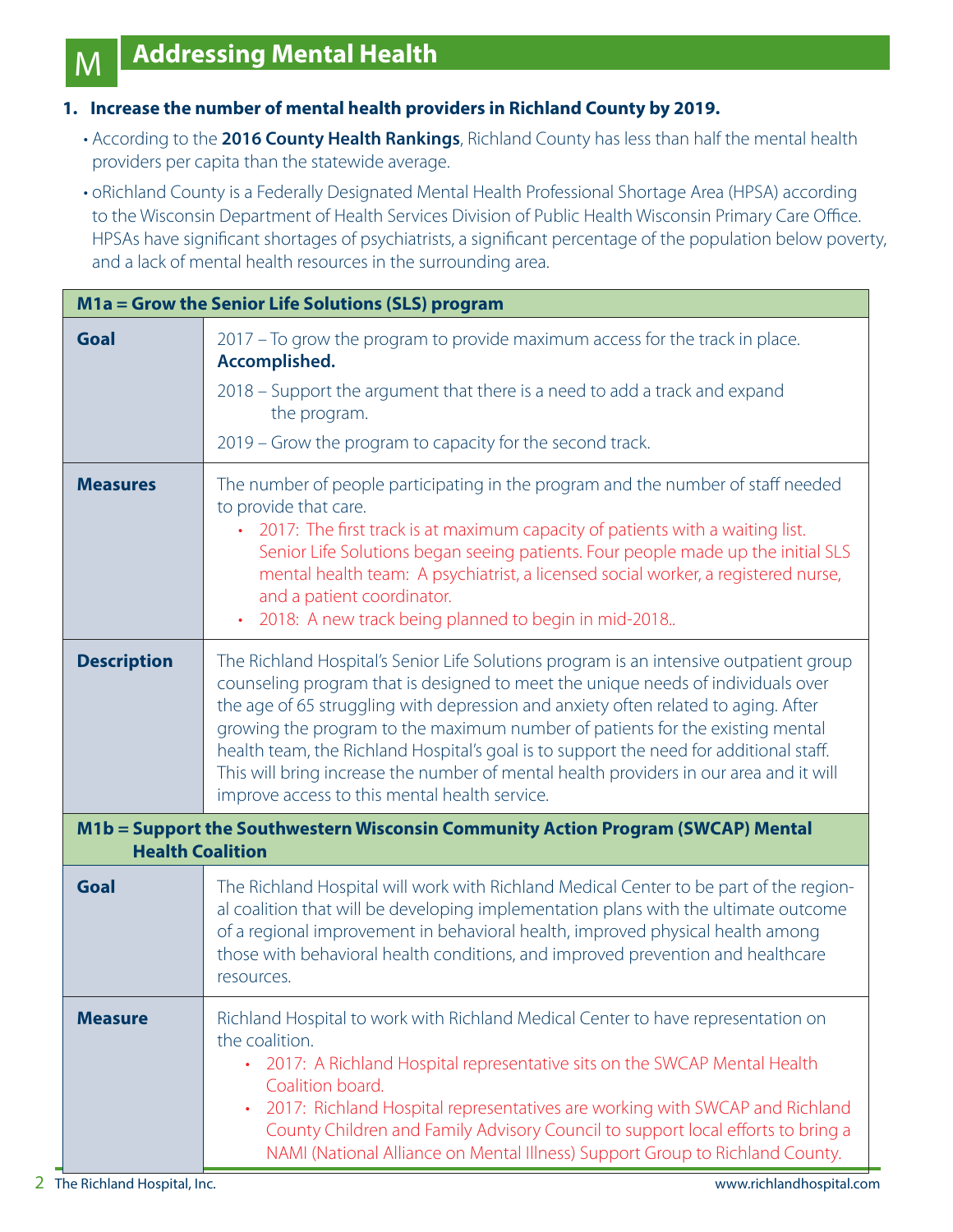| <b>Description</b> | (SWCAP) has been awarded funding through the Advancing a Healthier Wisconsin<br>(AHW) Endowment at the Medical College of Wisconsin (MCW). The AHW Endow-<br>ment has announced funding for 10 Community Coalitions through its Healthier Wis-<br>consin Partnership Program (HWPP) and its initiative focused on community-based<br>behavioral health. This project will focus on lowa, Grant, Green Lafayette and Richland<br>counties and will collaborate with several local community partners including all sev-<br>en region hospitals, all five health departments, many other social service, health care<br>and other agencies and in partnership with the University of Wisconsin Population<br>Health Institute. |
|--------------------|------------------------------------------------------------------------------------------------------------------------------------------------------------------------------------------------------------------------------------------------------------------------------------------------------------------------------------------------------------------------------------------------------------------------------------------------------------------------------------------------------------------------------------------------------------------------------------------------------------------------------------------------------------------------------------------------------------------------------|
|                    | An initial \$200,000 award will support participation in the first year of an eight-year<br>initiative that will total approximately \$1.5 million. The first year of funding is focused<br>on developing implementation plans with the ultimate outcome of a statewide im-<br>provement in behavioral health, improved physical health among those with behav-<br>ioral health conditions, and improved prevention and healthcare resources                                                                                                                                                                                                                                                                                 |
|                    | NAMI, the National Alliance on Mental Illness, is the nation's largest grassroots<br>mental health organization dedicated to building better lives for the millions of<br><b>Americans affected by mental illness.</b>                                                                                                                                                                                                                                                                                                                                                                                                                                                                                                       |
|                    | What started as a small group of families gathered around a kitchen table in<br>1979 has blossomed into the nation's leading voice on mental health. Today, we<br>are an association of hundreds of local affiliates, state organizations and volun-<br>teers who work in your community to raise awareness and provide support and<br>education that was not previously available to those in need.                                                                                                                                                                                                                                                                                                                         |

- **2. Addressing Mental Health: Decrease the number of poor mental health days for individuals living in Richland County 3.5 days according to 2016 County Health Rankings. Additionally, try to decrease the number of poor mental health days for people in Muscoda (Iowa County 3.3 days, Grant County 3.4 days) and Spring Green (Sauk County 3.5 days) by 2019.**
	- o This measure is based on survey responses to the question: "Thinking about your mental health, which includes stress, depression, and problems with emotions, for how many days during the past 30 days was your mental health not good?" The value reported in the County Health Rankings is the average number of days a county's adult respondents report that their mental health was not good. The measure is age-adjusted to the 2000 US population.
	- o In the Community Asset Mapping event participants shared that there is a lack of knowledge about the resources and assets already available that can improve mental health. We hope to decrease the number of poor mental health days for people in the communities we serve by connecting them to the resources already available.

| M2a = Improve access to information about existing, local mental health resources |                                                                                                                                                                                                                                                               |
|-----------------------------------------------------------------------------------|---------------------------------------------------------------------------------------------------------------------------------------------------------------------------------------------------------------------------------------------------------------|
| <b>Goal</b>                                                                       | Create a process and procedure whereby agencies, organizations, and groups can<br>easily submit information about services or events to the hospital with the under-<br>standing that each will be assessed and if appropriate promoted via hospital website. |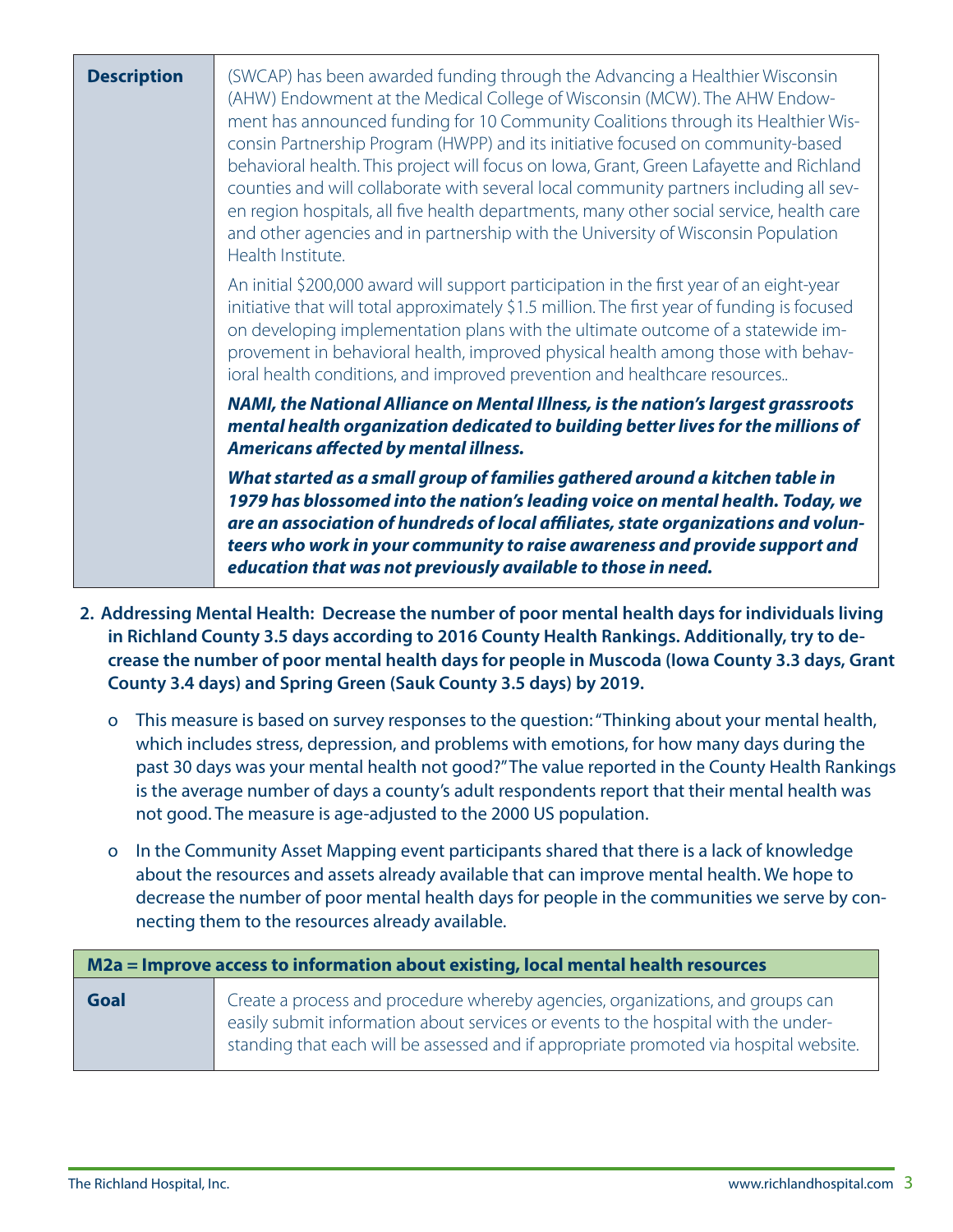| <b>Measures</b>    | 2017: Get a process and procedure developed in 2017 and invite agencies, organiza-<br>tions, and groups to submit information.<br>• Senior Life Solutions maintains a binder that contains a list of local resources<br>regarding mental health.<br>2018: Promote and grow a robust offering of mental health resources made available<br>on richlandhospital.com in 2018.<br>2019: Be considered a solid resource for local mental health information by 2019.                                                                                                                                                                                                                                                                                                                                                                                                                                                                                                                                                                                                                                                                                                                                         |
|--------------------|---------------------------------------------------------------------------------------------------------------------------------------------------------------------------------------------------------------------------------------------------------------------------------------------------------------------------------------------------------------------------------------------------------------------------------------------------------------------------------------------------------------------------------------------------------------------------------------------------------------------------------------------------------------------------------------------------------------------------------------------------------------------------------------------------------------------------------------------------------------------------------------------------------------------------------------------------------------------------------------------------------------------------------------------------------------------------------------------------------------------------------------------------------------------------------------------------------|
| <b>Description</b> | At the CHNA focus group meetings and the Asset Mapping event, participants<br>identified that while there are many mental health resources in our area, very few<br>people know about what is available. The Richland Hospital plans to enrich the health<br>and wellness information already available on the www.richlandhospital.com to<br>include information about local mental health resources.                                                                                                                                                                                                                                                                                                                                                                                                                                                                                                                                                                                                                                                                                                                                                                                                  |
|                    | <b>M2b = Support and Promote Local Grief Support Groups</b>                                                                                                                                                                                                                                                                                                                                                                                                                                                                                                                                                                                                                                                                                                                                                                                                                                                                                                                                                                                                                                                                                                                                             |
| <b>Goal</b>        | 1. The Richland Hospital will work with Home Health United and other organizations<br>to ensure that grief support opportunities continue to be offered locally and that<br>individuals needing to utilize these resources are aware of them.<br>2. Research grief support offerings in Spring Green and Muscoda so that we can pro-<br>mote them to the communities.                                                                                                                                                                                                                                                                                                                                                                                                                                                                                                                                                                                                                                                                                                                                                                                                                                   |
| <b>Measures</b>    | 1. To maximize grief support opportunities offered locally each year.<br>. 2017 - Richland Hospital provided information about local grief support oppor-<br>tunities on the monthly calendar and monthly mailing. In addition, we posted<br>signs internally for patients, visitors, and staff to see.<br>2. Promote local grief support opportunities in our newsletter, on our direct mail cal-<br>endar, and on our website.<br>3. By 2019, research and assess the viability of offering Resolve Through Sharing <sup>®</sup><br>(RTS) at the Richland Hospital.                                                                                                                                                                                                                                                                                                                                                                                                                                                                                                                                                                                                                                   |
| <b>Description</b> | a) Drop-In Grief Support Group - Monthly drop-in group designed for those<br>grieving the loss of someone in their life. No registration is required. Participants are<br>welcome to attend at their convenience. This group is intended for adults.<br>b) When Mourning Dawns - Weekly interactive sessions designed for those<br>grieving the loss of someone in their life. This group is intended for adults and prior<br>registration is required. A minimum number must be registered for the group to take<br>place. Attendance at all sessions is highly recommended.<br>c) Spouse/Partner Loss - A series for those grieving the loss of a spouse/partner,<br>exploring the unique issues specific to this type of loss. This group is intended for<br>adults, and prior registration is required. A minimum number must be registered for<br>the group to take place. Attendance at all sessions is highly recommended.<br>d) Helping Children Grieve - Attendees will learn the unique aspects of children's<br>grief, discuss ways to help children cope with grief and loss, and address concerns<br>parents may be having.<br>2018: Camp Glow to be held in Richland Center.<br>$\bullet$ |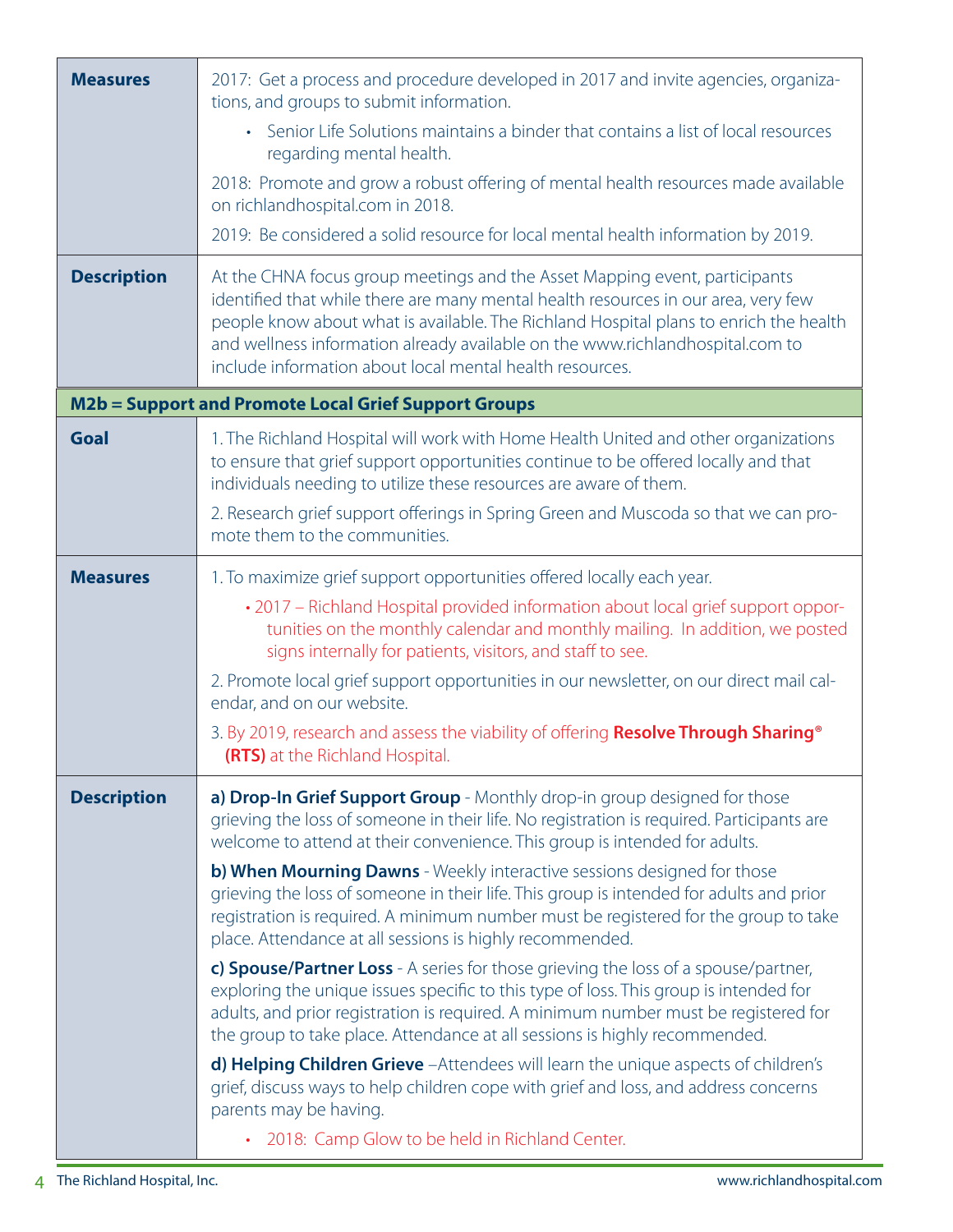|                    | e) Resolve Through Sharing® (RTS) - teaches an organization proven evi-<br>dence-based, compassion-first approaches to bereavement care. Their demonstrated<br>"gold standard" bereavement education evolved over three decades of experience.<br>They have trained more than 50,000 healthcare professionals worldwide, in all kinds<br>of organizations-from small-town hospitals to the United States military.                 |
|--------------------|------------------------------------------------------------------------------------------------------------------------------------------------------------------------------------------------------------------------------------------------------------------------------------------------------------------------------------------------------------------------------------------------------------------------------------|
|                    | M2b = Support and Promote Southwest Partner efforts                                                                                                                                                                                                                                                                                                                                                                                |
| Goal               | To work with Southwest Partners to help inspire our youth to pursue skills and then<br>jobs that allow them to stay in our area as a contributing members of the community.                                                                                                                                                                                                                                                        |
|                    | According to data from the National Institute of Mental Health, low-income<br>individuals are two to five times more likely to suffer from a diagnosable men-<br>tal disorder than those of the highest socioeconomic group. In, addition, poor<br>children are at a greater risk for problems including lower IQ, poor academic<br>achievement, poor socioemotional functioning, developmental delays and<br>behavioral problems. |
|                    | Create greater exposure of Southwest Partner projects and events to inspire the<br>population to experience beautiful Southwest Wisconsin and gain the mental health<br>benefits achieved from being out in nature.                                                                                                                                                                                                                |
|                    | JUNE 30, 2015 - Stanford researchers find mental health prescription: Nature<br>Study finds that walking in nature yields measurable mental benefits and may<br>reduce risk of depression.                                                                                                                                                                                                                                         |
| <b>Measures</b>    | 1. Have hospital representation on Southwest Partners career education cooperative<br>to provide insight about hospital career opportunities.                                                                                                                                                                                                                                                                                      |
|                    | a. 2017: After assessment, Richland Hospital has determined that this does not<br>fit well with our focus, however; we support the spirit of the project.                                                                                                                                                                                                                                                                          |
|                    | 2. To reach a minimum of 300 people in promoting Southwest Partner projects and<br>events utilizing Word of Mouth Promotion (WOMP) at the hospital and our Face-<br>book page.                                                                                                                                                                                                                                                     |
|                    | a. 2017: We shared information about all SW Partner events with staff via email<br>and with the community via social media and monthly mailings.                                                                                                                                                                                                                                                                                   |
| <b>Description</b> | Southwest Partners is committed to creating opportunities to enjoy the beautiful<br>outdoors, supporting great schools, supporting strong businesses, and bringing<br>individuals together. Projects that they are working on that support mental health fall<br>under two subgroups.                                                                                                                                              |
|                    | 1. Career Education Cooperative                                                                                                                                                                                                                                                                                                                                                                                                    |
|                    | a. To create a regional school-to-career pathway that prepares students for living<br>wage career opportunities, educational growth and good citizenship.                                                                                                                                                                                                                                                                          |
|                    | 2. Pine River Trails Projects                                                                                                                                                                                                                                                                                                                                                                                                      |
|                    | a. Canoe and Kayaking the Pine<br>b. Biking Richland County<br>c. Snowshoe and Cross Country Ski<br>d. Safe ways to School                                                                                                                                                                                                                                                                                                         |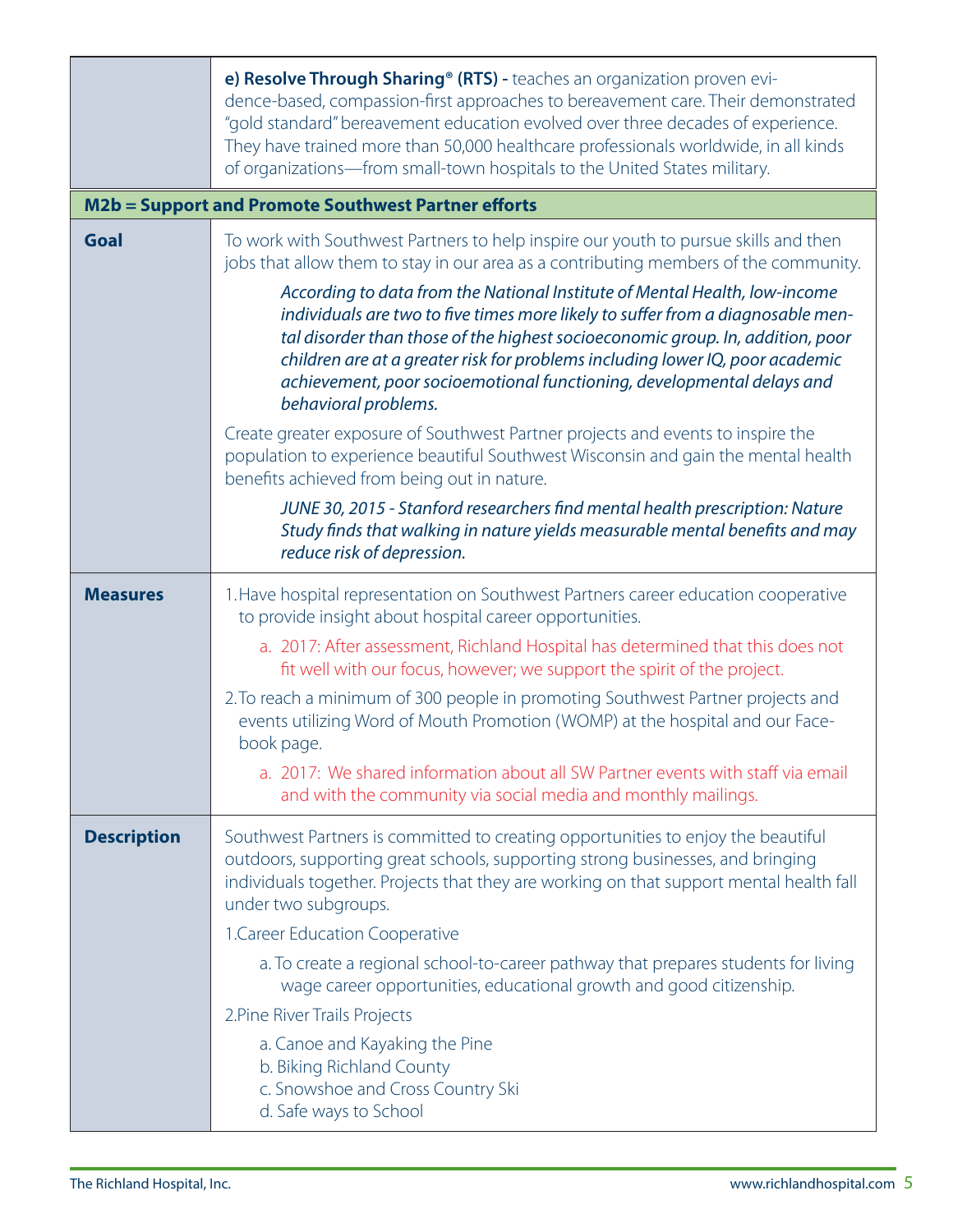## **1. Increase and support maintaining and creating more access to resources for those battling substance abuse**

o In the CHNA focus group meetings and the Asset Mapping event, participants identified that current resources need to be supported so that they can continue to be provided and more services are still needed.

|                    | S1a = Assess and, potentially, support the continuation of SMART Recovery                                                                                                                                                                                                                                                                                                                                                                                         |
|--------------------|-------------------------------------------------------------------------------------------------------------------------------------------------------------------------------------------------------------------------------------------------------------------------------------------------------------------------------------------------------------------------------------------------------------------------------------------------------------------|
| Goal               | Assess SMART Recovery and if found to benefitting people in our community, do<br>what we can to ensure the program continues to be offered.<br>2017 Update: SMART Recovery stopped meeting at Richland Hospital in late 2017.                                                                                                                                                                                                                                     |
| <b>Measures</b>    | 1. How many people benefitted from SMART Recovery in the first year?<br>2. Work to create a plan to meet needs yet unmet.<br>SMART Recovery was discontinued at the end of 2017 due to lack of interest and lack<br>of participations                                                                                                                                                                                                                             |
| <b>Description</b> | In 2016, Richland Hospital began providing support for SMART Recovery. This is a free<br>support group helping people learn self-empowering tools and providing support<br>for each other in recovery. The goal of SMART Recovery is for you to achieve a healthy,<br>positive and balanced lifestyle so you can conquer new challenges when you feel<br>confident your addictive behavior is behind you                                                          |
|                    | S1b = Support / Promote the availability of Narcotics Anonymous in Richland Center                                                                                                                                                                                                                                                                                                                                                                                |
| <b>Goal</b>        | Help to get the information about this program to those who would benefit from it.                                                                                                                                                                                                                                                                                                                                                                                |
| <b>Measures</b>    | Provide information to the people who can benefit from the program through<br>material dissemination in our Emergency Department and through our website.<br>2017: Information was made available through monthly calendar postings and<br>mailings.                                                                                                                                                                                                              |
| <b>Description</b> | Richland County Health and Human Services began the program in 2017.<br>Narcotics Anonymous (NA) is patterned after Alcoholics Anonymous (AA).<br>Groups are made up of people who meet regularly to help each other stop using<br>drugs and stay drug-free. They utilize 12 steps to reflect the disease concept of<br>addiction. Through this 12-step program, NA provides a recovery process and<br>support group for people who are quitting substance abuse. |
|                    | S1c = Provide addiction medicine in primary care settings through RH Rural Health Clinics                                                                                                                                                                                                                                                                                                                                                                         |
| Goal               | 1. Muscoda Health Center (MHC)<br>a. Support Dr. Andy Wright's practice in providing treatment to people in the<br>Muscoda area experiencing substance use disorders.<br>2. Spring Green Medical Center (SGMC)<br>a. Explore the feasibility of Spring Green Medical Center working with Tellurian to<br>participate in the Sauk County Medication Assisted Treatment (MAT) Grant.                                                                                |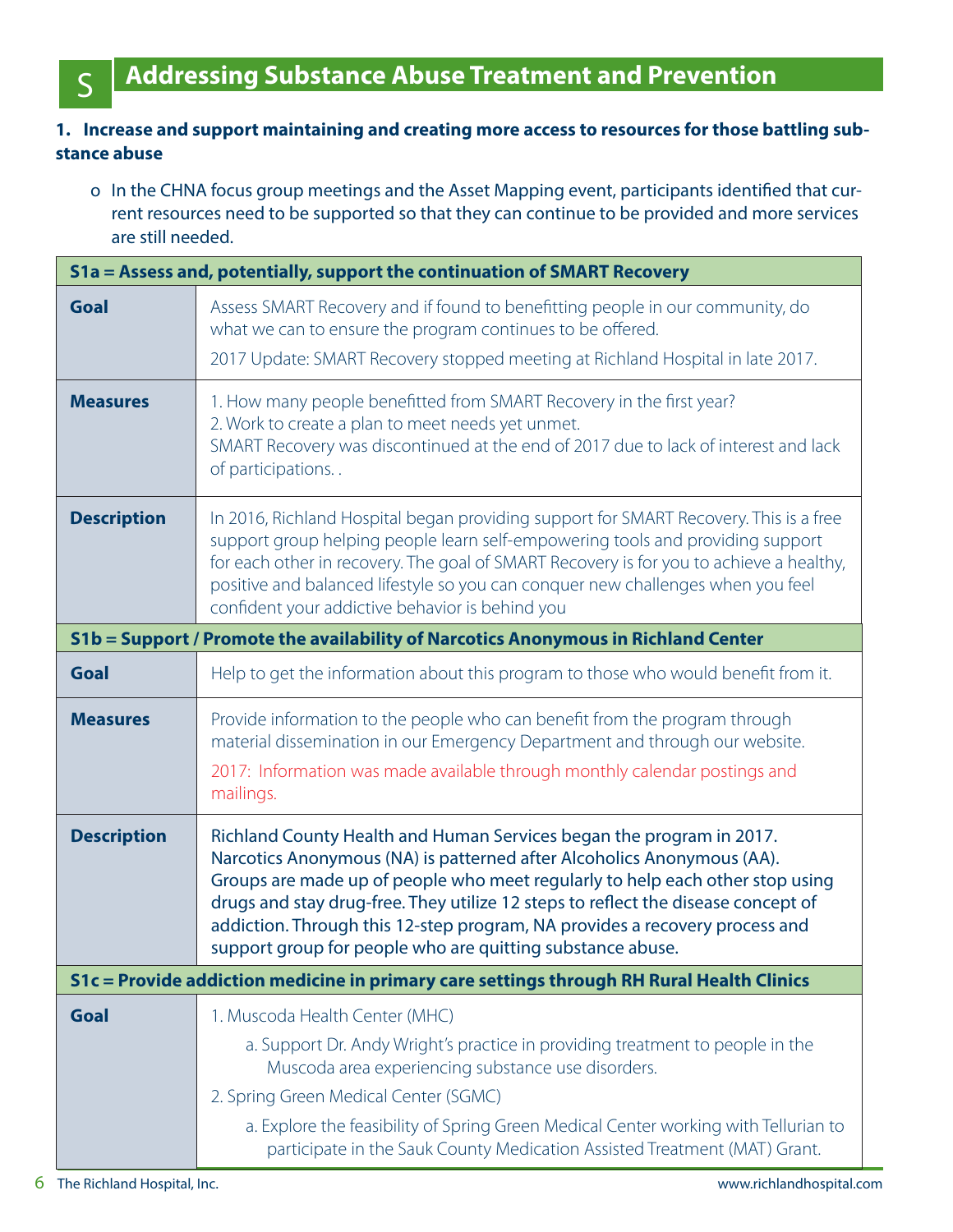|                    | b. UPDATE: After careful consideration, it was determined that SGMC is not a<br>good fit for providing this treatment.                                                                                                                                                                                                                                                                                                                                                                                                                                                                                                                                                                                                                                                                                                                                                                                                                                                                                                                                                                                                                                                                                                                                                                                                                                                                         |
|--------------------|------------------------------------------------------------------------------------------------------------------------------------------------------------------------------------------------------------------------------------------------------------------------------------------------------------------------------------------------------------------------------------------------------------------------------------------------------------------------------------------------------------------------------------------------------------------------------------------------------------------------------------------------------------------------------------------------------------------------------------------------------------------------------------------------------------------------------------------------------------------------------------------------------------------------------------------------------------------------------------------------------------------------------------------------------------------------------------------------------------------------------------------------------------------------------------------------------------------------------------------------------------------------------------------------------------------------------------------------------------------------------------------------|
| <b>Measures</b>    | 1. MHC: Dr. Wright's ability to maintain a balance practice that provides access<br>to patients seeking family medicine, obstetrics, and treatment of substance use<br>disorders (SUDs).<br>a. 2017: Dr. Wright was successful in providing addiction medicine at Muscoda<br>Health Center.<br>2. SGMC to evaluate risks, obtain support of a process plan, and assess<br>reimbursement. Possibly, submit a proposal to Richland Hospital Board.<br>a. 2017: Not feasible at SGMC.                                                                                                                                                                                                                                                                                                                                                                                                                                                                                                                                                                                                                                                                                                                                                                                                                                                                                                             |
| <b>Description</b> | 1. Research supports integrating substance use disorders with primary care.<br>Primary medical facilities provide a safe place for individuals with SUDs to engage<br>in treatment without stigma attached. In addition, the primary care setting<br>provides providers with an opportunity to better identify, assess, intervene, and<br>support patients with SUDs.<br>2. The Sauk County MAT program strives to help recovering heroin addicts build<br>a life worthy of living sober. In an effort to address the growing concern of heroin<br>and prescription drug addiction, including overdoses, Sauk County Department of<br>Human Services and the State of Wisconsin have partnered to expand Medication<br>Assisted Treatment (MAT) services. Through a grant awarded by the U.S Substance<br>Abuse and Mental Health Services Administration (SAMHSA), funding in the<br>amount of \$1,000,000 per year will be available for a 3-year term. This grant will<br>provide individuals struggling with opiate addiction access to Vivitrol, a non-<br>narcotic opiate blocker medication developed to assist in treatment and recovery<br>from opiate addiction. The MAT program was implemented in Sauk County in<br>2016 with implementation to follow in Columbia and Richland Counties.<br>a. It was determined in 2017 that SGMC would not be participating in this<br>program. |
|                    | S1d = Create a Comprehensive Resource Page on the hospital's website                                                                                                                                                                                                                                                                                                                                                                                                                                                                                                                                                                                                                                                                                                                                                                                                                                                                                                                                                                                                                                                                                                                                                                                                                                                                                                                           |
| Goal               | 2018 Goal = The goal would be to create the resource in conjunction with commu-<br>nity stakeholders. Create a maintenance plan. Promote it to the community so that<br>those who need information have can find it. Utilize SEO to ensure that the resource<br>is easily found on search engines.                                                                                                                                                                                                                                                                                                                                                                                                                                                                                                                                                                                                                                                                                                                                                                                                                                                                                                                                                                                                                                                                                             |
| <b>Measures</b>    | Get it created in 2018.                                                                                                                                                                                                                                                                                                                                                                                                                                                                                                                                                                                                                                                                                                                                                                                                                                                                                                                                                                                                                                                                                                                                                                                                                                                                                                                                                                        |
| <b>Description</b> | At many of the community events, resources are identified that many do not know<br>about. It is a struggle for community members to access information they need in<br>critical times. We hope to address this with the resource.                                                                                                                                                                                                                                                                                                                                                                                                                                                                                                                                                                                                                                                                                                                                                                                                                                                                                                                                                                                                                                                                                                                                                              |

**2. Reduce the number of alcohol –impaired driving deaths in Richland County 57%, Spring Green (Sauk County 42%), and Muscoda (Iowa County 42%, Grant County 33%) as reported by 2016 County Health Rankings.**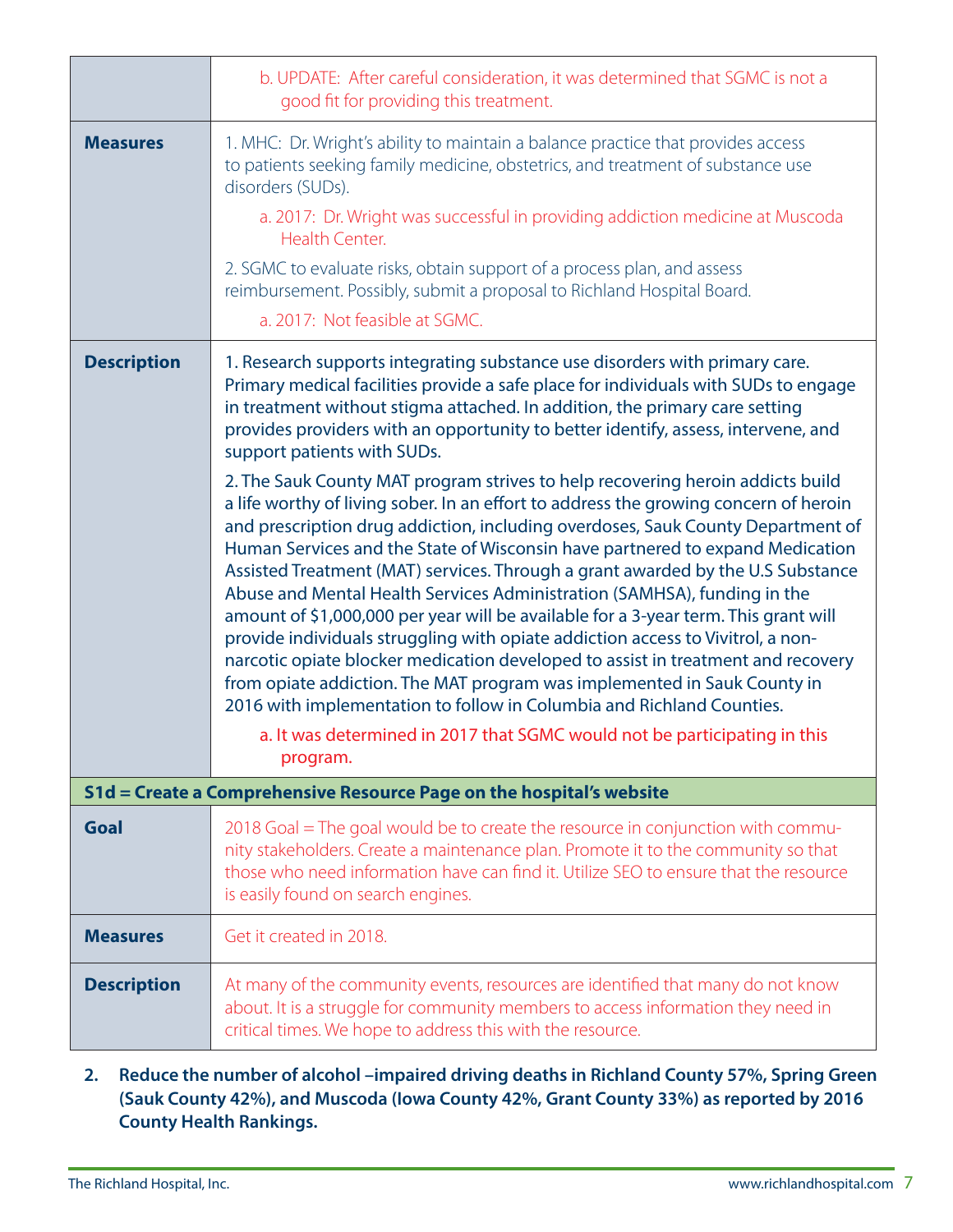## o Key stakeholders identified that alcohol is the cultural norm and that the community has no mindset to change.

|                                                                                                                  | S2a = Consistent, thoughtful consideration to evaluate support of community events                                                                                                                                                                                                                                       |  |
|------------------------------------------------------------------------------------------------------------------|--------------------------------------------------------------------------------------------------------------------------------------------------------------------------------------------------------------------------------------------------------------------------------------------------------------------------|--|
| Goal                                                                                                             | We will review and edit our donation policy to include evaluation of responsible alco-<br>hol quidelines as a measure to evaluate whether or not to support.                                                                                                                                                             |  |
| <b>Measures</b>                                                                                                  | Utilize guidelines to assess the benefits and drawbacks to supporting an event.<br>• 2017: Hospital policy reviewed and accepted that we be mindful in this<br>manner regarding providing hospital support to events.                                                                                                    |  |
| <b>Description</b>                                                                                               | Many popular events in the area have an alcohol component to them whether via<br>the sales of alcohol or via promotion of drinking. A mechanism to assess whether<br>the event and its coordinators have responsible alcohol guidelines in place will<br>help protect our reputation as a leader in health and wellness. |  |
| S2b = Support local schools in their efforts to provide drug and alcohol free social opportuni-<br>ties for kids |                                                                                                                                                                                                                                                                                                                          |  |
| Goal                                                                                                             | Provide financial or manpower support for all local school district efforts.                                                                                                                                                                                                                                             |  |
| <b>Measures</b>                                                                                                  | An increase in these types of school sponsored activities.<br>• 2017: Sponsored post-prom parties at Richland Center High School, River<br>Valley High School, Riverdale High School and Kickapoo High School.                                                                                                           |  |
| <b>Description</b>                                                                                               | Local schools provide post-prom events and lock-ins for students to socialize after<br>dances or games.                                                                                                                                                                                                                  |  |

- **3. Increase awareness of the substance abuse problem and help create an environment of collaboration for change.** 
	- o In the CHNA, substance abuse was identified as a leading factor putting children and families at risk.
	- o Richland County Children and Family Advocacy Council (RCCFAC) has undertaken the task of addressing this issue.

| <b>S3a = Support RCCFAC</b> |                                                                                                                                                                                                                                                                                                                                                                                                                                                                                                                                                                                                                                                                                                                  |
|-----------------------------|------------------------------------------------------------------------------------------------------------------------------------------------------------------------------------------------------------------------------------------------------------------------------------------------------------------------------------------------------------------------------------------------------------------------------------------------------------------------------------------------------------------------------------------------------------------------------------------------------------------------------------------------------------------------------------------------------------------|
| <b>Goal</b>                 | Support Richland County Children and Family Advocacy Council's (RCCFAC) efforts in<br>decreasing substance abuse with hospital employee support, financial support and<br>improved information dissemination.                                                                                                                                                                                                                                                                                                                                                                                                                                                                                                    |
| <b>Measures</b>             | Increased number of community events and initiatives designed to reduce any type<br>of substance abuse.<br>• 2017: Richland Hospital supported RCCFAC in hosting Town Hall Meetings and<br>seminars.<br>• 2018: Plan to provide similar support for RCCFAC efforts.<br>o Town Hall Meeting coming in April 2018 where we will sponsor an "In plain<br>sight" display.<br>• The council developed 5 community member led pillars to address different areas<br>of substance abuse. They include: Prevention, Law Enforcement, Workplace, Harm<br>Reduction, and Treatment. Richland Hospital has representation on each pillar.<br>o In 2017, Richland Hospital was represented on each pillar by a staff member. |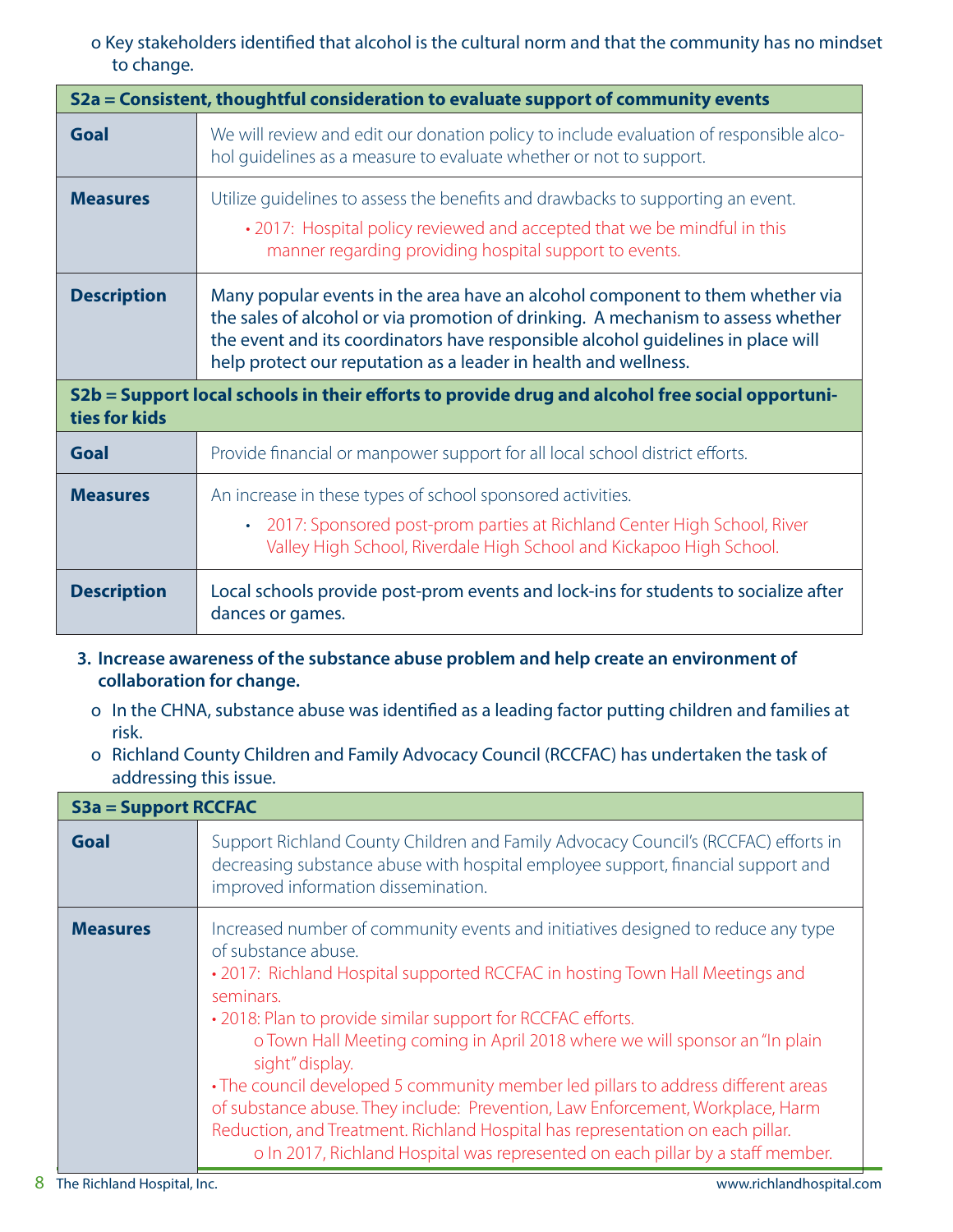| <b>Description</b> | Inherent in the philosophy of the Richland County Children and Families Advocacy<br>Council is the belief that it is the responsibility of the entire community to prevent<br>child abuse/neglect and all forms of substance abuse. The RCCFAC recognizes its<br>opportunity in addressing these issues and strives to meet its responsibility by<br>promoting public awareness, parent and child education, professional education,<br>and staff development in child abuse/neglect and substance abuse issues within<br>the home and community. |
|--------------------|---------------------------------------------------------------------------------------------------------------------------------------------------------------------------------------------------------------------------------------------------------------------------------------------------------------------------------------------------------------------------------------------------------------------------------------------------------------------------------------------------------------------------------------------------|
|                    | • 2017: 5 pillars established and led by community members.                                                                                                                                                                                                                                                                                                                                                                                                                                                                                       |
|                    | • Prevention is focusing preventing youth from getting access or exposure<br>to substances.<br><b>Law Enforcement</b> is working on reoccurring substance abuse. Law<br>enforcement also talked about Narcan.                                                                                                                                                                                                                                                                                                                                     |
|                    | Workplace group took inventory of existing best practices being utilized<br>locally.                                                                                                                                                                                                                                                                                                                                                                                                                                                              |
|                    | • Harm prevention is looking at how to reduce harm to infants through<br>their mother in utero and needle exchange.                                                                                                                                                                                                                                                                                                                                                                                                                               |
|                    | Treatment talked about the need for treatment center / mental health<br>treatment as well.                                                                                                                                                                                                                                                                                                                                                                                                                                                        |
|                    | <b>Addressing Overweight &amp; Obesity Treatment &amp; Prevention</b>                                                                                                                                                                                                                                                                                                                                                                                                                                                                             |

# **1. Reduce Richland County's adult obesity rate by offering programs and providing educational opportunities that give people healthy eating tools.**

| Wisconsin statewide average. |                                                                                                                                                                                                                                                                                                                                                                                                                                                                                                                                                                          |
|------------------------------|--------------------------------------------------------------------------------------------------------------------------------------------------------------------------------------------------------------------------------------------------------------------------------------------------------------------------------------------------------------------------------------------------------------------------------------------------------------------------------------------------------------------------------------------------------------------------|
|                              | O1a = Grow and Expand Diabetes Empowerment Education Program (DEEP).                                                                                                                                                                                                                                                                                                                                                                                                                                                                                                     |
| <b>Goal</b>                  | Expand DEEP into more communities that we serve. Update: 2017 - This program is<br>called the Diabetes Prevention and Support Group.                                                                                                                                                                                                                                                                                                                                                                                                                                     |
| <b>Measures</b>              | 1. The number of program running. 2017 Goal $=$ 4<br>o Met this goal.<br>2. The number of communities served. 2017 Goal $=$ 3<br>o Met this goal.<br>3. The number of people participating in DEEP.<br>2017 Goal to be established.<br>o 2017 Update: DEEP is coming to Viola, WI.<br>4. The total number of people who participate in DEEP.                                                                                                                                                                                                                             |
| <b>Description</b>           | DEEP is a Medicare-approved, evidence based diabetes self-management program<br>developed by the University of Illinois, Chicago that has been shown to be successful<br>in helping participants take control of their disease & reduce the risk of complication.<br>DEEP workshops meet once a week. DEEP provides opportunities for participants to<br>acquire the knowledge and skills necessary to maintain a healthy weight and to re-<br>duce complications resulting from diabetes, such as kidney failure, amputation, vision<br>loss, heart failure and stroke. |
|                              |                                                                                                                                                                                                                                                                                                                                                                                                                                                                                                                                                                          |

*o The 2016 County Health Rankings report that, Richland County's adult obesity rate is higher than the Wisconsin statewide average.*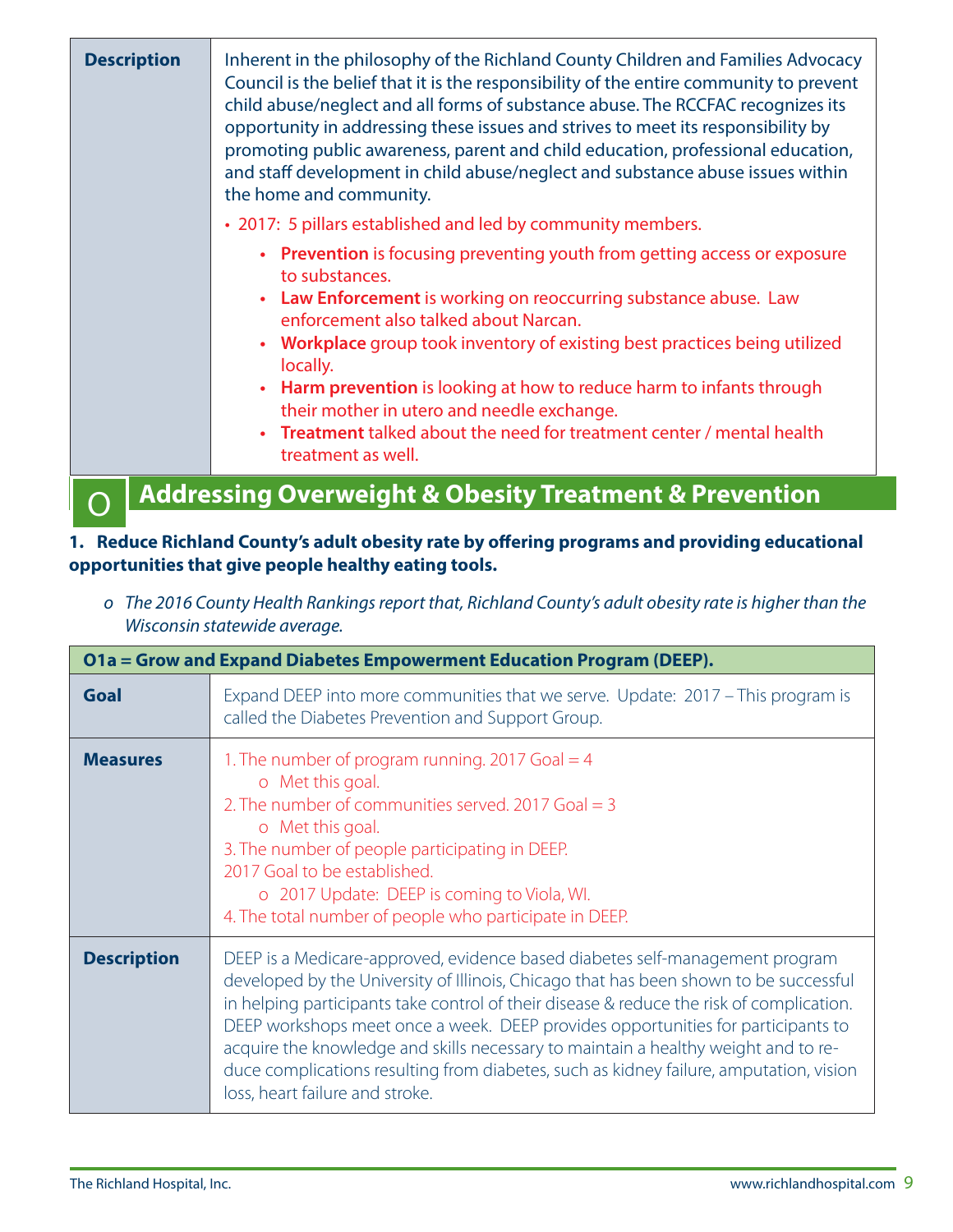| <b>O1b = Maintain our Baby Friendly certification.</b> |                                                                                                                                                                                                                                                                                                                                                                                                                                                                                                                                                                                                                                                                                                                                                                                                                                                             |  |
|--------------------------------------------------------|-------------------------------------------------------------------------------------------------------------------------------------------------------------------------------------------------------------------------------------------------------------------------------------------------------------------------------------------------------------------------------------------------------------------------------------------------------------------------------------------------------------------------------------------------------------------------------------------------------------------------------------------------------------------------------------------------------------------------------------------------------------------------------------------------------------------------------------------------------------|--|
| <b>Goal</b>                                            | To have 80% of moms who deliver at Richland Hospital breastfeed initially.<br>o The Surgeon General's goal is to have 75% of moms breastfeed initially.                                                                                                                                                                                                                                                                                                                                                                                                                                                                                                                                                                                                                                                                                                     |  |
| <b>Measures</b>                                        | 1. Maintain certification<br>a. Achieved re-certification in 2017.<br>2. % of moms who leave RH breastfeeding                                                                                                                                                                                                                                                                                                                                                                                                                                                                                                                                                                                                                                                                                                                                               |  |
| <b>Description</b>                                     | Breastfeeding reduces the risk of childhood obesity. The Baby-Friendly Hospital Initiative<br>(BFHI) is a global program that was launched by the World Health Organization (WHO)<br>and the United Nations Children's Fund (UNICEF) in 1991 to encourage and recognize<br>hospitals and birthing centers that offer an optimal level of care for infant feeding and<br>mother/baby bonding.                                                                                                                                                                                                                                                                                                                                                                                                                                                                |  |
|                                                        | O1c = Support Farm to School efforts at all school districts in our market                                                                                                                                                                                                                                                                                                                                                                                                                                                                                                                                                                                                                                                                                                                                                                                  |  |
| Goal                                                   | Identify which schools in our market have Farm to School Programs and assess what we<br>can do to support the efforts already being made.                                                                                                                                                                                                                                                                                                                                                                                                                                                                                                                                                                                                                                                                                                                   |  |
| <b>Measures</b>                                        | 2017: Reach out to and find out how we can support programs in:<br>o Richland Center School District<br>o River Valley School<br>o Riverdale Schools<br>2018: Work with the each program to be proactive in helping with whatever we can.<br>2019: Look at other schools in our market and create a plan with them.                                                                                                                                                                                                                                                                                                                                                                                                                                                                                                                                         |  |
| <b>Description</b>                                     | The Wisconsin Farm to School Program encourages healthy lifestyles in children and<br>supports local economies. In Wisconsin, comprehensive farm to school programs<br>combine local procurement efforts, nutrition and agricultural education, and student<br>engagement activities such as school gardening and movement, in order to provide<br>students with the broadest benefits. Farm to school activities in Wisconsin have been<br>gaining momentum since 2002, with local food served in more than 235 school districts<br>across the state. Through the commitment of a strong network of partners — including<br>state agencies, schools, farmers, distributors, nonprofits, parents and students — farm<br>to school has become a vibrant movement connecting kids to healthy, local food and<br>connecting farmers to happy, local customers. |  |
|                                                        | <b>O1d = Support Richland Fitness In Total (FIT)</b>                                                                                                                                                                                                                                                                                                                                                                                                                                                                                                                                                                                                                                                                                                                                                                                                        |  |
| Goal                                                   | 1. Always have at least one hospital representative on the coalition.<br>2. To help Richland FIT maintain a strong and sustainable coalition committed to prevent-<br>ing childhood and adult obesity in Richland County.<br>3. Support their Point of Purchase Program and help increase access to healthy options/<br>choices by creating self-sustaining programs at food stands, grocery stores, convenience<br>stores and restaurants.<br>4. Increase awareness of Richland FIT by communicating the value to the community.                                                                                                                                                                                                                                                                                                                           |  |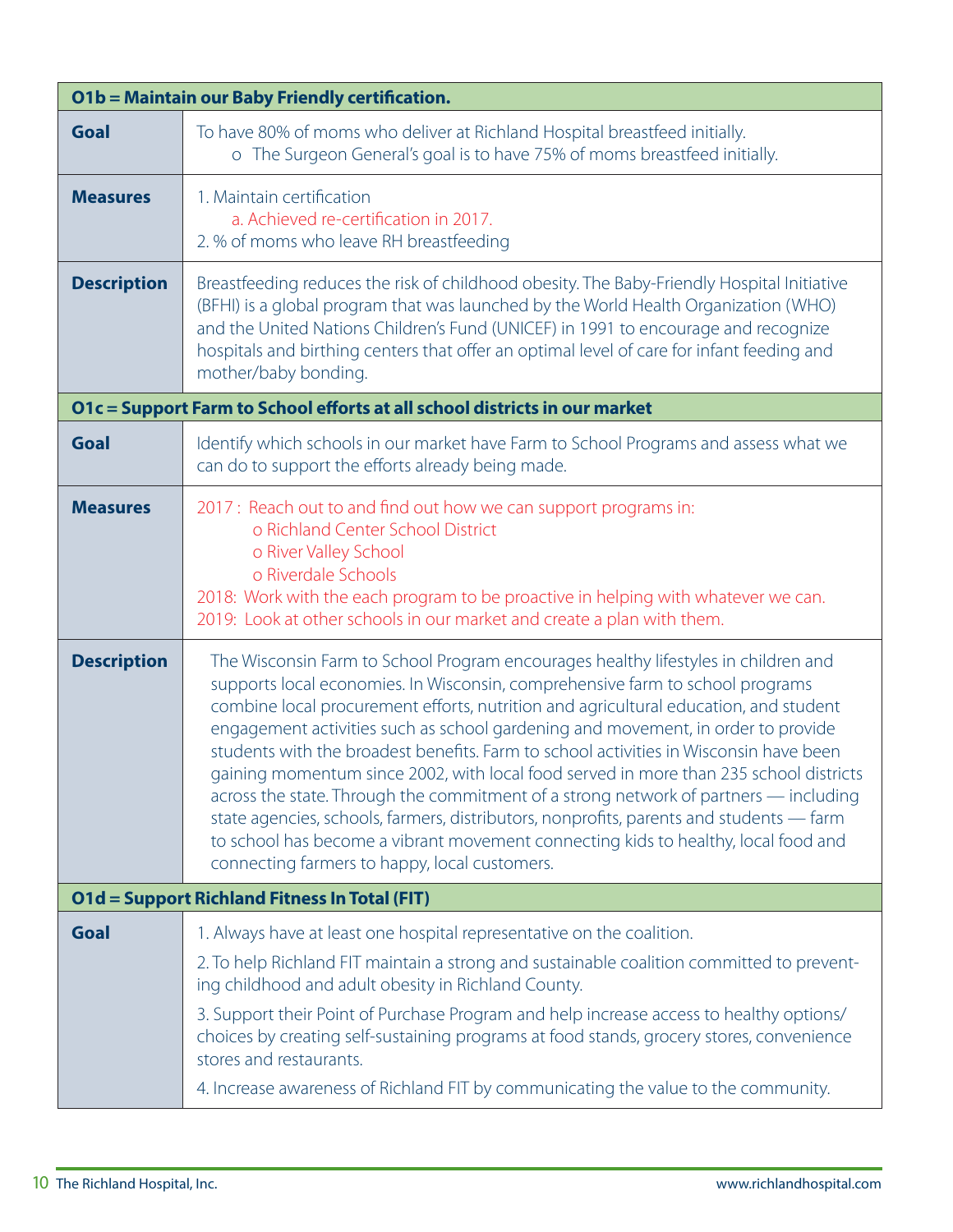| <b>Measures</b>    | 1. 2017: A member of the hospital's executive management team is one of the Co-Chairs<br>of the Steering Committee. In addition, the same representative sits on the following<br>Richland FIT Coalition Work Groups: Programs, Community Engagement, Marketing and<br>Advocacy.<br>2. Create a memorandum of understanding (MOU) between Richland FIT and The Rich-<br>land Hospital for menu review.<br>3. Monthly utilize hospital resources to increase awareness of Richland FIT.                                                                                                                                  |
|--------------------|-------------------------------------------------------------------------------------------------------------------------------------------------------------------------------------------------------------------------------------------------------------------------------------------------------------------------------------------------------------------------------------------------------------------------------------------------------------------------------------------------------------------------------------------------------------------------------------------------------------------------|
| <b>Description</b> | 1. Originally, Richland FIT was funded by two grants that allowed them to hire 2 full-time<br>health educators to coordinate objects of the grants. Today, Richland County Health and<br>Human Services continues to oversee Richland FIT with the hope that it would become a<br>community coalition of volunteers who share in the passion of making Richland County a<br>healthier place to live. Having realized that desire, today's coalition is working to be sus-<br>tainable, to work to expand on the efforts started through the grants and also to organize<br>events and programs they want to see happen. |
|                    | 2. Richland FIT is conducting a nationwide search for appropriate grant funding to support<br>goals.<br>3. The Richland FIT Point of Purchase represents one of several FIT strategies ongoing<br>in the county since 2012 when a UW Partnership Program grant was awarded. The idea<br>was to partner with food sellers and servers to create an environment where making<br>the healthy choice is easier. Working together as a coalition, we aim to get those healthy                                                                                                                                                |
|                    | choices on the table in an attractive way.                                                                                                                                                                                                                                                                                                                                                                                                                                                                                                                                                                              |

2. We want to help increase the number of kids and adults who engage in physical activities including organized and recreational sports.

o In our CHNA focus group meetings, participants identified two issues that we hope to address.

i. They felt that fewer kids are participating in sports.

ii. They perceive that adults and children are leading sedentary lifestyles that include too much screen time.

| O2a = Grow our A.C.E. Camp (Agility. Core. Excellence) |                                                                                                                                                                                                                                                                                                                                                                                                                                                   |  |
|--------------------------------------------------------|---------------------------------------------------------------------------------------------------------------------------------------------------------------------------------------------------------------------------------------------------------------------------------------------------------------------------------------------------------------------------------------------------------------------------------------------------|--|
| Goal                                                   | To increase the number of kids participating in ACE Camp and thereby helping them to be<br>able to be more active.<br>• 2017 numbers were very low.<br>• 2018 is under review<br>o ACE may not be offered as it was traditionally in RC<br>o ATCs may partner with Riverdale schools to provide support for their similar<br>summer program                                                                                                       |  |
| <b>Measures</b>                                        | Number of kids in the program. 30 is maximum.                                                                                                                                                                                                                                                                                                                                                                                                     |  |
| <b>Description</b>                                     | By helping kids to move more often and in the way that their bodies are supposed to<br>move, ACE Camp helps give kids the opportunity to feel like they can participate in<br>sports at school and with their friends and family.<br>The A.C.E. Program helps student athletes develop core strength, decrease muscle im-<br>balances and agility so that they are able to be competitive, stay in sports, and main-<br>tain an active lifestyle. |  |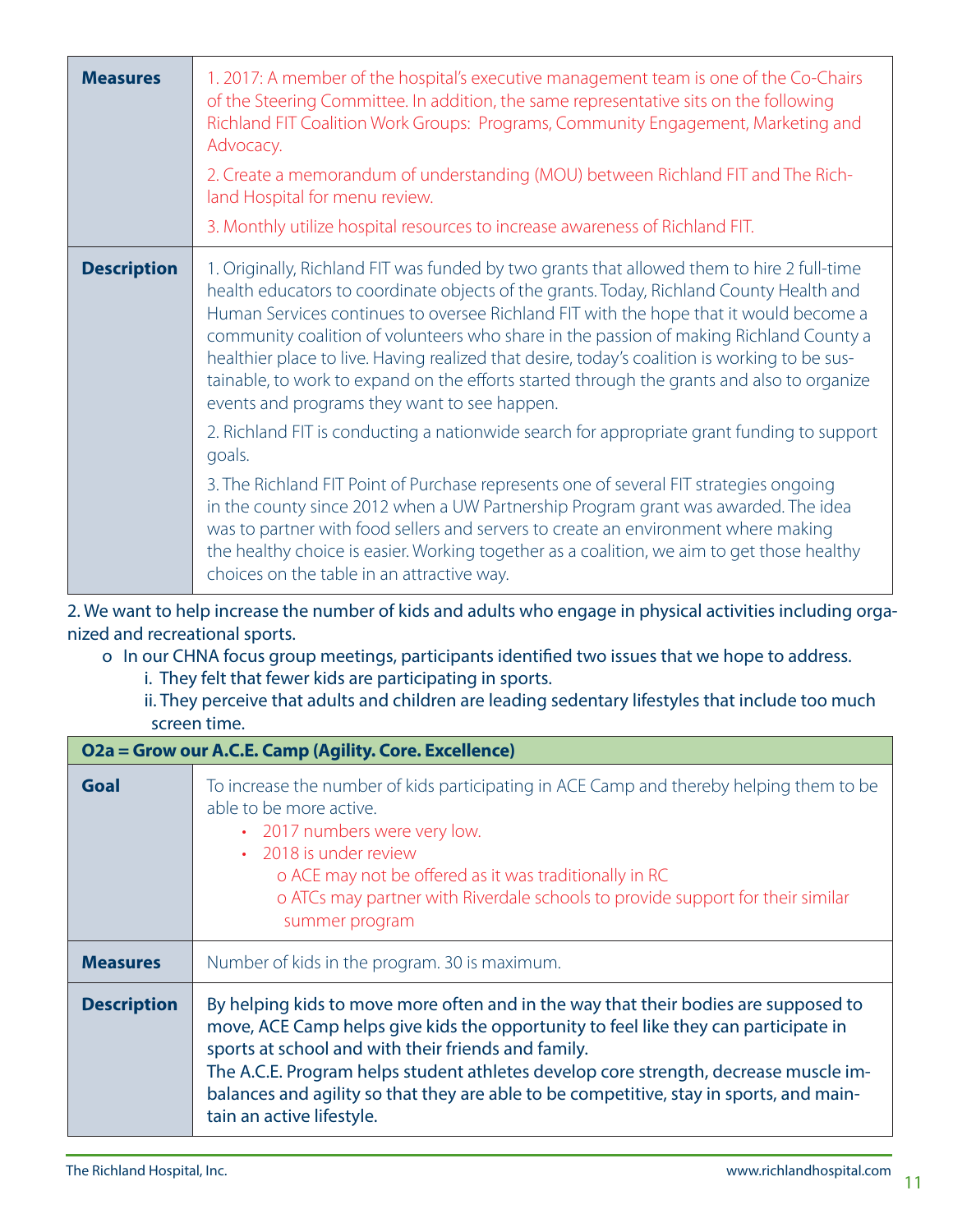|                                                                                                       | A.C.E. Program helps student athletes develop core strength and agility to:<br>• Increase strength,<br>Improve flexibility,<br>Improve foot speed,<br>$\bullet$<br>Improve balance,<br>Improve posture and coordination, and decrease injury risk as your body learns<br>$\bullet$<br>to distribute forces to appropriate parts of your body.<br>Athletic trainers will use the Functional Movement Screen (FMS) system to evaluate<br>each athlete in attendance; once this information is obtained they will develop daily<br>routines to work on imbalances noted from the testing.<br><b>What is FMS?</b><br>The Functional Movement Screen is an innovative system used to evaluate movement<br>pattern quality for clients and athletes. The screen is comprised of seven fundamental<br>movement patterns that require a balance of mobility and stability and place the indi-<br>vidual in extreme positions where weaknesses and imbalances become noticeable.<br>What are the benefits of FMS?<br>• A consistent and reliable testing method<br>• Easily identifies movement limitations and dysfunction<br>· Improves efficiency, durability, and performance |  |
|-------------------------------------------------------------------------------------------------------|--------------------------------------------------------------------------------------------------------------------------------------------------------------------------------------------------------------------------------------------------------------------------------------------------------------------------------------------------------------------------------------------------------------------------------------------------------------------------------------------------------------------------------------------------------------------------------------------------------------------------------------------------------------------------------------------------------------------------------------------------------------------------------------------------------------------------------------------------------------------------------------------------------------------------------------------------------------------------------------------------------------------------------------------------------------------------------------------------------------------------------------------------------------------------|--|
|                                                                                                       | • Provides an enhanced foundation for exercise and performance programming<br>O2b = Support and promote Southwest Partner efforts                                                                                                                                                                                                                                                                                                                                                                                                                                                                                                                                                                                                                                                                                                                                                                                                                                                                                                                                                                                                                                        |  |
| <b>Goal</b>                                                                                           | Inspire more people to go out and experience beautiful Southwest Wisconsin through<br>physical activity.                                                                                                                                                                                                                                                                                                                                                                                                                                                                                                                                                                                                                                                                                                                                                                                                                                                                                                                                                                                                                                                                 |  |
| <b>Measures</b>                                                                                       | 1. To reach a minimum of 300 people in promoting Southwest Partner projects and<br>events utilizing Word of Mouth Promotion (WOMP) at the hospital and our Facebook<br>page.<br>a. Thanks to Mallory Bender's link to Southwest Partner and our Community<br>Connections group, in 2017, we WOMPed (Word of Mouth Promotion) many<br>different Southwest Partner events.<br>b. In 2018, with Mallory's resignation, we will need to get that information from other<br>resources.                                                                                                                                                                                                                                                                                                                                                                                                                                                                                                                                                                                                                                                                                        |  |
| <b>Descrip-</b><br>tion                                                                               | Southwest Partners is committed to creating opportunities to enjoy the beautiful<br>outdoors. Pine River Trails is a subcommittee of Southwest Partners and they have the<br>following projects that they are working on.<br>1. Canoe and Kayaking the Pine<br>2. Biking Richland County<br>3. Snowshoe and Cross Country Ski<br>4. Safe ways to School                                                                                                                                                                                                                                                                                                                                                                                                                                                                                                                                                                                                                                                                                                                                                                                                                  |  |
| O2c = Host / participate / volunteer at community events that promote activity or healthy eat-<br>ing |                                                                                                                                                                                                                                                                                                                                                                                                                                                                                                                                                                                                                                                                                                                                                                                                                                                                                                                                                                                                                                                                                                                                                                          |  |
| Goal                                                                                                  | Improve awareness about available resources so that participation increases.                                                                                                                                                                                                                                                                                                                                                                                                                                                                                                                                                                                                                                                                                                                                                                                                                                                                                                                                                                                                                                                                                             |  |